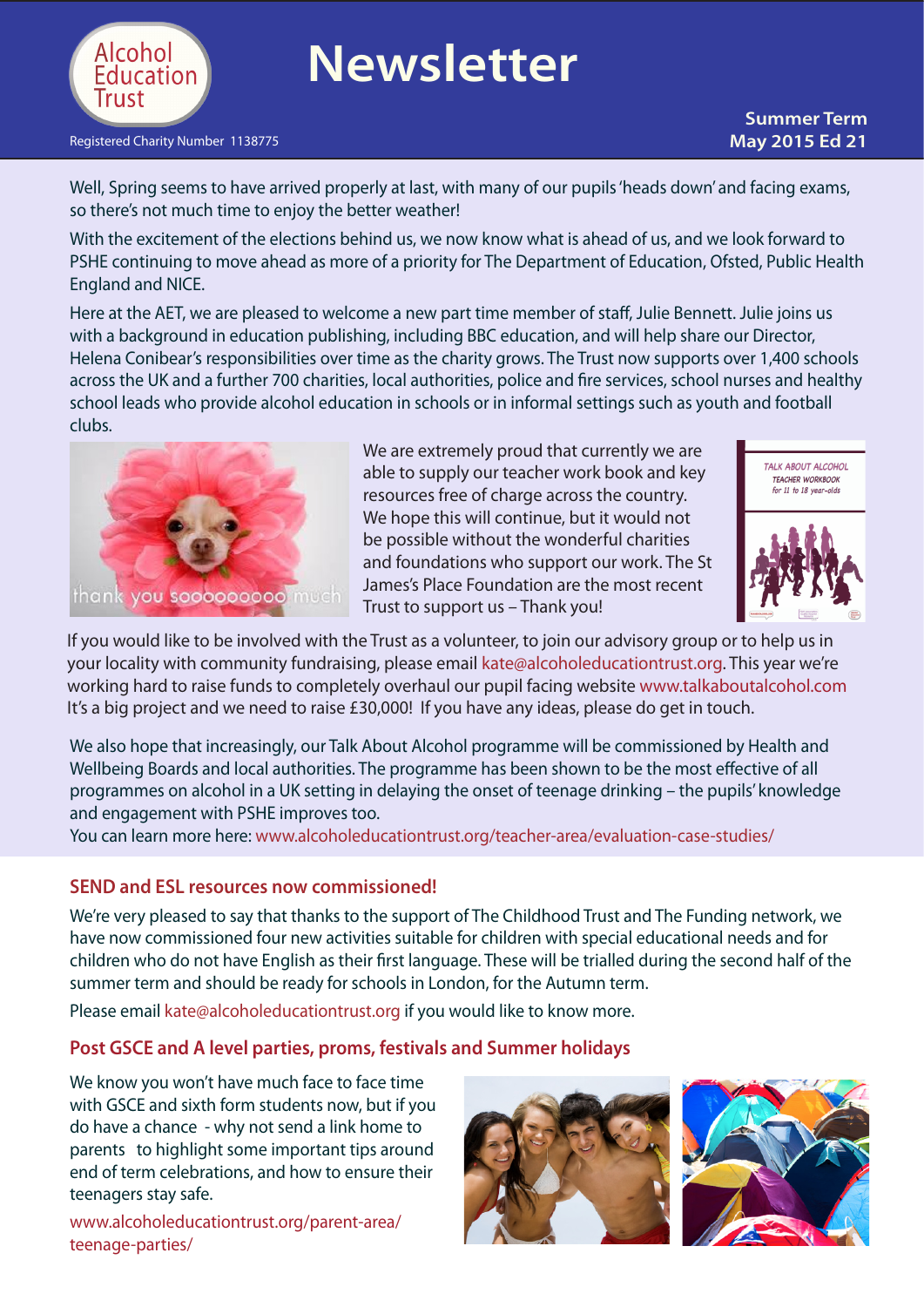### **An example of good practice – integrating PSHE and parental engagement**



During the spring term, Sandra was invited to St Bede's Catholic School & Sixth Form College in Lanchester, Durham to deliver CPD (Continuing professional development) sessions to the Year 9 tutors, prior to them using our'Talk About Alcohol' resources as part of their PSHEe curriculum.

The training was really well received: *"Fantastic sessions which highlighted the dangers and risky behaviours associated with underage drinking. Excellent advice for the skills needed to stay safe when dealing with alcohol."* Paul Diston: Associate Assistant Head teacher.

That in itself is really great, however, Paul wanted to develop things further to make the input during lesson time as effective as possible. As we know, parents/carers can have a positive influence on the alcohol related behaviour of teenagers. Therefore, in the summer term, at the same time as the students' alcohol education lessons, Sandra gave a presentation at the Year 9 parents' evening.

Our information stand was located in a prime spot; at the main entrance. The engagement of parents/carers was excellent. They were really pleased to be supported in this way and

equipped with the information to talk to their youngsters about alcohol and to provide support at home during this important period of development, known as the 'tipping point'.

This holistic approach not only strengthens and effectively utilises the important relationship between school and home, it is also a great example of good practice and effective use of the 'Talk about Alcohol' programme. As a result of the sessions, more parent/carers will receive our regular newsletter and the students will receive consistent messages in relation to alcohol and making safer, healthier choices. Thank you. *"It is an absolute pleasure to work with the staff and parents/carers at St Bede's"* Sandra Saint: AET North East Schools & Parent Coordinator.

To book a teacher training session or to book us for a parent event, contact us via [info@](mailto:info@alcoholeducationtrust.org) [alcoholeducationtrust.org](mailto:info@alcoholeducationtrust.org)

#### **New Guidance and information**

Guidance has been issued by Public Health England on'Promoting children and young people's emotional health and wellbeing'. The introduction states'The 8 principles in this document are informed by evidence and practitioner feedback about what works, and if applied consistently and comprehensively will contribute towards helping protect and promote student emotional health and wellbeing.

The document signposts to Ofsted inspection criteria, practice examples and resources to support implementation.

You can download the guidance from: [www.](https://www.gov.uk/government/publications/promoting-children-and-young-peoples-emotional-health-and-wellbeing) [gov.uk/government/publications/promoting](https://www.gov.uk/government/publications/promoting-children-and-young-peoples-emotional-health-and-wellbeing)[children-and-young-peoples-emotional](https://www.gov.uk/government/publications/promoting-children-and-young-peoples-emotional-health-and-wellbeing)[health-and-wellbeing](https://www.gov.uk/government/publications/promoting-children-and-young-peoples-emotional-health-and-wellbeing)